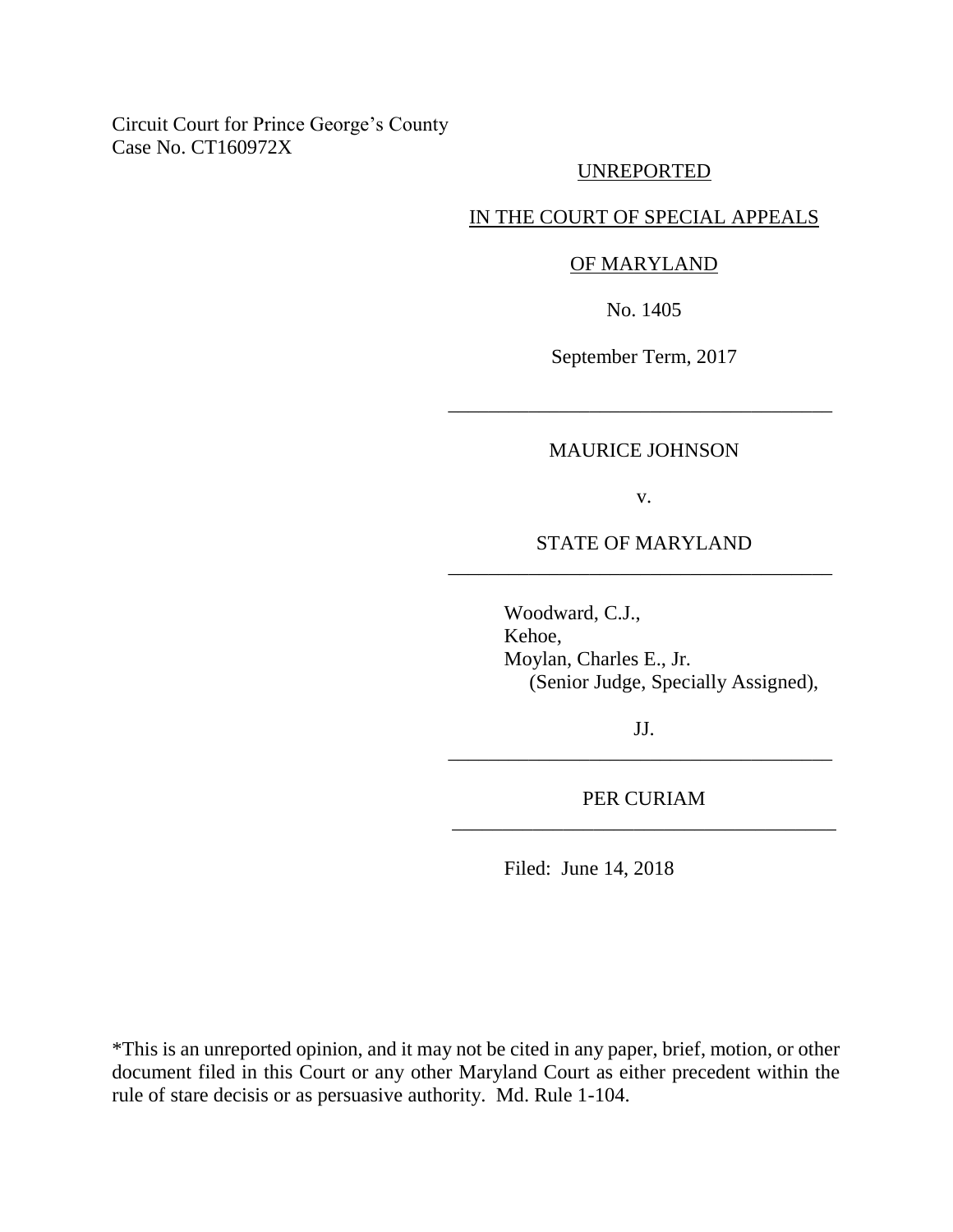A jury, in the Circuit Court for Prince George's County, convicted Maurice Johnson, appellant, of second-degree assault and reckless endangerment. Johnson was sentenced to a total term of ten years' imprisonment, with all but 5 years suspended. In this appeal, Johnson presents the following question for our review: "Did the trial court err in giving a flight instruction to the jury?" For reasons to follow, we answer Johnson's question in the negative and affirm the judgments of the circuit court.

Johnson was arrested and charged following an altercation with an individual, Antwone Glover. At trial, Glover testified that, on the night of the altercation, he was at his home with his fiancée and his fiancée's daughter, whom Johnson was dating at the time. At one point during the evening, Glover looked out his bedroom window and saw Johnson arguing with someone. A short time later, Johnson entered Glover's home and "kicked the bedroom door in." Glover and Johnson then "got to tussling." The altercation eventually "led outside," at which point Johnson "pulled out a gun." Glover tried to run away, but Johnson tripped him and struck him on the head with the gun. Glover then "heard two shots" and was struck by a bullet in the wrist and upper arm. According to Glover, Johnson then "ran off" while Glover "ran another way . . . to get help."

Johnson also testified. He explained that he and Glover did get into a fight and that Glover struck him in the head several times with a metal object. Johnson also claimed that Glover was the one who brandished a gun, which he ultimately fired at Johnson. According to Johnson, he then ran away, flagged down a passing ambulance, and was taken to the hospital for treatment, where he was arrested.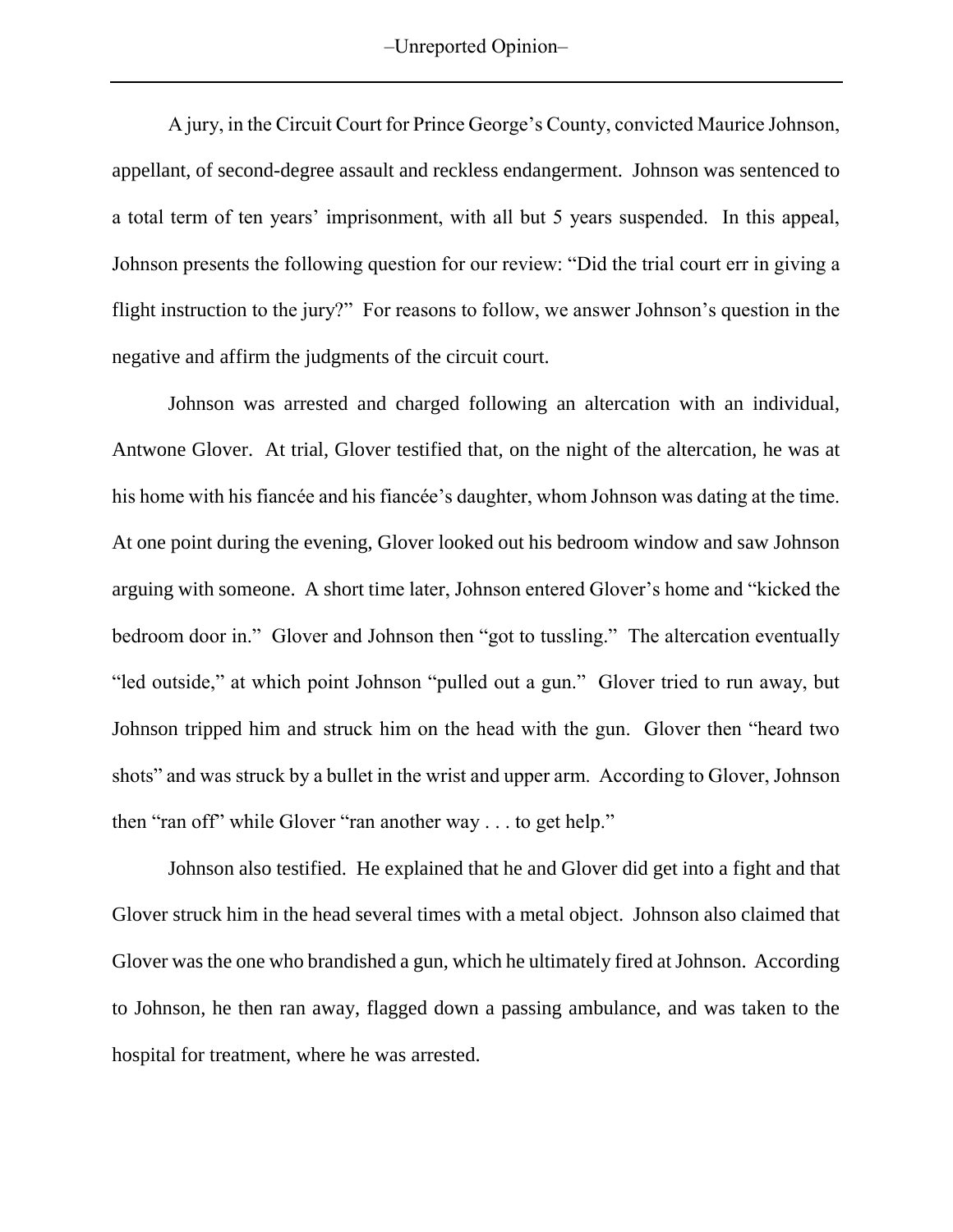–Unreported Opinion–

At the close of all evidence, the trial court, over objection, gave the following instruction to the jury:

Now, a person's flight immediately after the commission of a crime or after being accused of committing a crime is not enough by itself to establish guilt, but it is a fact that may be considered by you as evidence of guilt. Flight under these circumstances may be motivated by a variety of factors, some of which are fully consistent with innocence. You must first decide whether there is evidence of flight. If you decide there is evidence of flight, you must then decide whether this flight shows a consciousness of guilt.

In this appeal, Johnson argues that the trial court erred in giving the above instruction. Johnson avers that there was not sufficient evidence to support an inference that his behavior on the night of the shooting constituted flight or consciousness of guilt. We disagree.

Generally, a trial court is required to give a requested jury instruction if, among other things, the instruction is applicable under the facts of the case. *Page v. State*, 222 Md. App. 648, 668 (2015), *cert. denied,* 445 Md. 6; *See also* Md. Rule 4-325(c). In determining whether a requested instruction is applicable under the facts of a case, we look to whether the requesting party "produced the minimum threshold of evidence necessary to establish a *prima facie* case that would allow a jury to rationally conclude that the evidence supports the application of the legal theory desired." *Bazzle v. State*, 426 Md. 541, 550 (2012) (citations omitted). "This threshold is low, in that the requesting party must only produce 'some evidence' to support the requested instruction." *Page*, 222 Md. App. at 668. Moreover, "we view the facts in the light most favorable to the requesting party, here being the State." *Id.* at 669. Although we review a trial court's decision to give a jury instruction under the abuse of discretion standard, the court's preliminary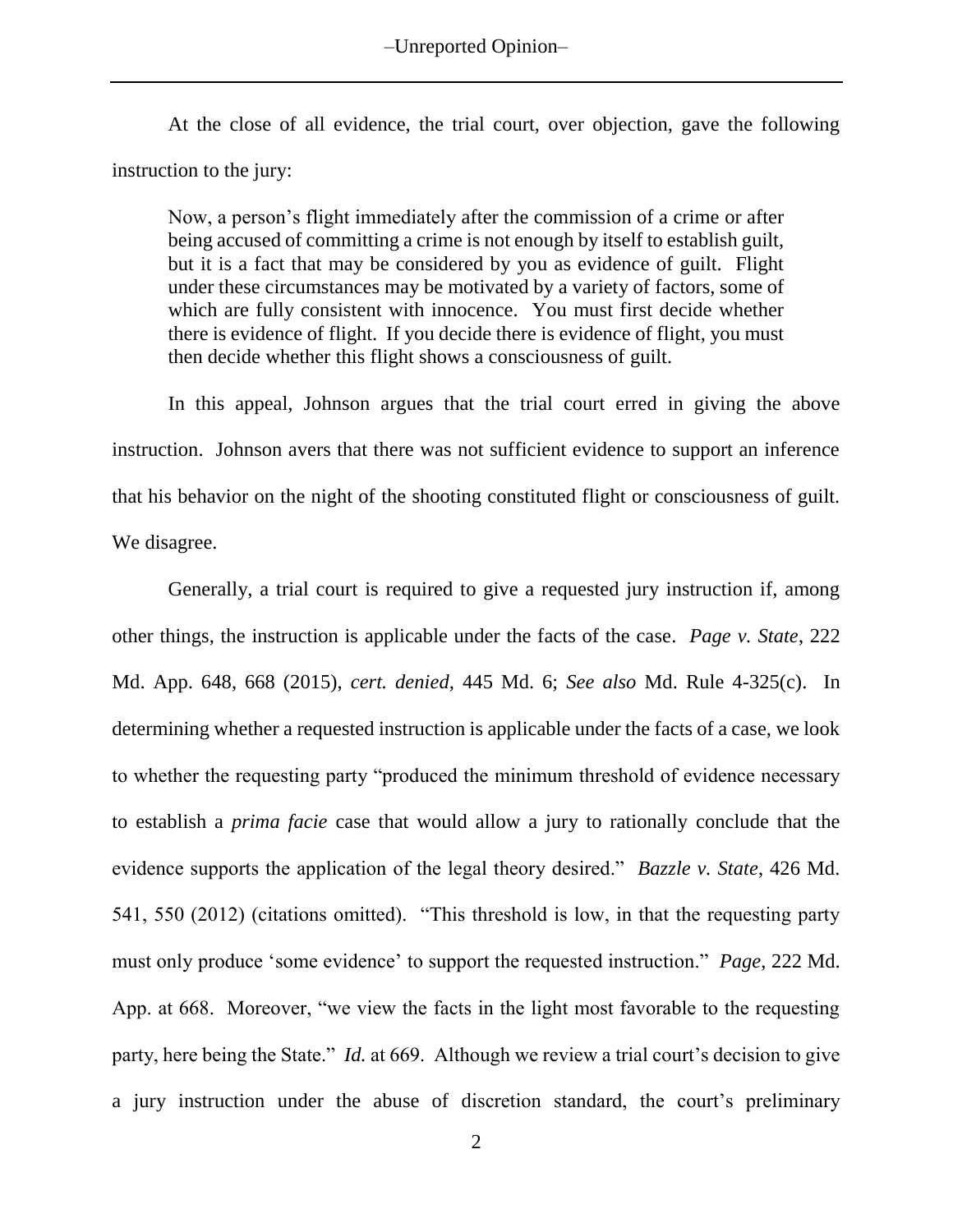determination as to whether the evidence supports a particular instruction "is a question of law for the judge[.]" *Bazzle*, 426 Md. at 550 (citations omitted); *Hallowell v . State*, 235 Md. App. 484, 510 (2018) ("We review a trial court's decision whether to give a flight instruction for abuse of discretion.").

"Under 'appropriate circumstances where the evidence supports an inference of consciousness of guilt,' a trial court may give a flight instruction to a jury in a criminal case." *Hallowell*, 235 Md. App. at 510 (citations omitted). For a flight instruction to be appropriate, however

four inferences must reasonably be able to be drawn from the facts of the case as ultimately tried: that the behavior of the defendant suggests flight; that the flight suggests a consciousness of guilt; that the consciousness of guilt is related to the crime charged or a closely related crime; and that the consciousness of guilt of the crime charged suggests actual guilt of the crime charged or a closely related crime.

*Thompson v. State*, 393 Md. 291, 312 (2006) (citations omitted).

"As to the first inference, '[f]light is defined as an act or instance of fleeing, esp. to evade arrest or prosecution . . . [a]lso termed *flight from prosecution; flee from justice*.'" *Page*, 222 Md. App. at 669 (citations omitted) (emphasis in original). "As to the second inference, the movement also 'must reasonably justify an inference that it was done with a consciousness of guilt and pursuant to an effort to avoid apprehension or prosecution based on that guilt.'" *Id.* (citations omitted). "'At its most basic, evidence of flight is defined by two factors: first, that the defendant has moved from one location to another; second, some additional proof to suggest that this movement is not simply normal human locomotion.'" *Hoerauf v. State*, 178 Md. App. 292, 323 (2008) (citations omitted).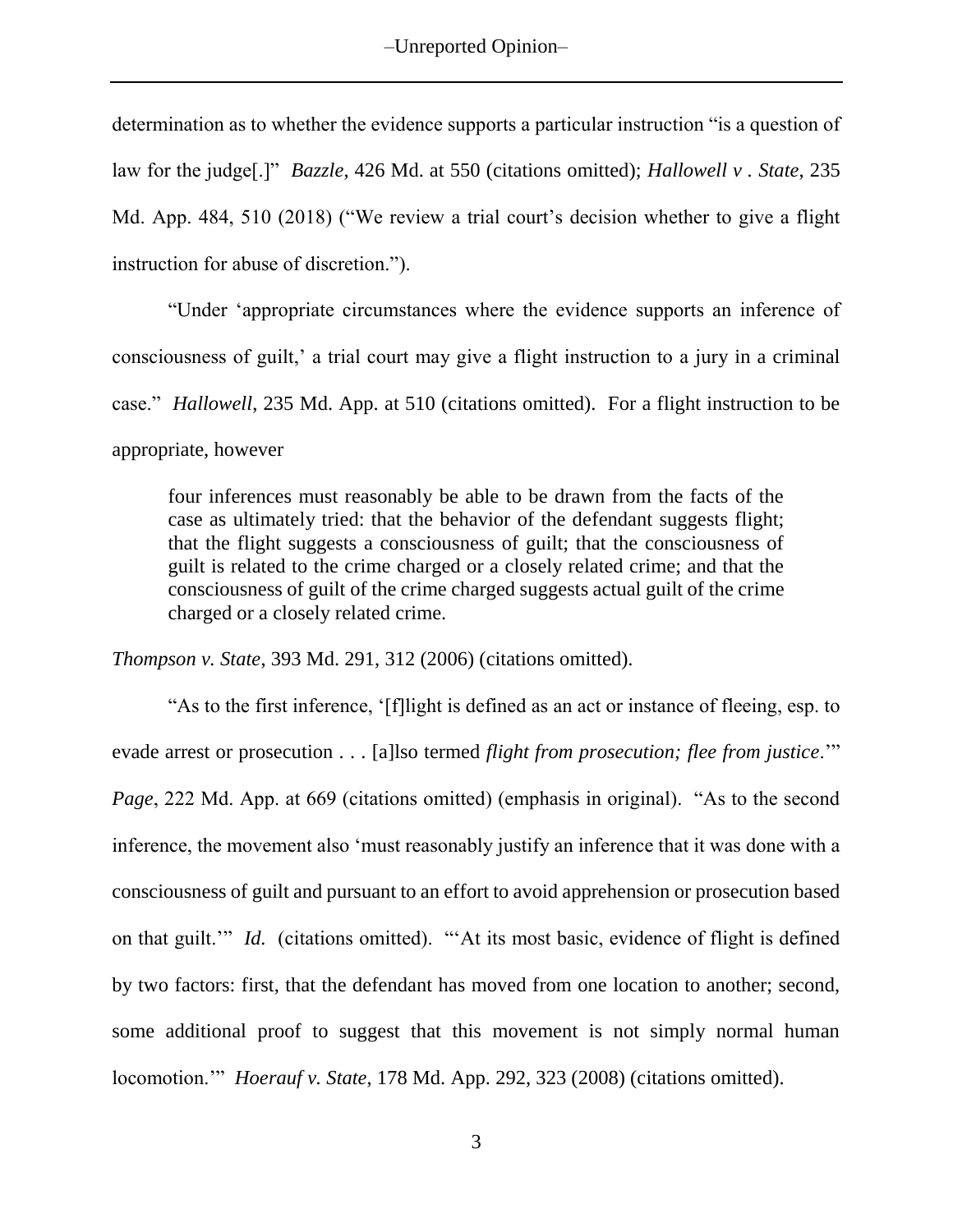–Unreported Opinion–

Moreover, "there is a distinction between mere departure from the crime scene and actual flight." *Page*, 222 Md. App. at 669. In other words, departure from the scene of a crime, "without any attendant circumstances that reasonably justify an inference that the leaving was done with a consciousness of guilt and pursuant to an effort to avoid apprehension or prosecution based on that guilt, does not constitute 'flight,' and thus does not warrant the giving of a flight instruction." *Hoerauf*, 178 Md. App. at 325-26. As we explained in *Hoerauf*:

In the context of leaving the scene of a crime, the classic case of flight is whether a defendant leaves the scene shortly after the crime is committed and is running, rather than walking, or is driving a speeding motor vehicle. On the other hand, merely walking away from the scene of a crime ordinarily does not constitute flight.

*Id.* at 324.

 $\overline{a}$ 

Here, we are persuaded that the trial court did not err in giving a flight instruction. The victim, Antwone Glover, testified that Johnson shot him and then "ran off." Viewing that testimony in a light most favorable to the State, a reasonable inference can be drawn that Johnson fled the scene of the crime with a consciousness of guilt and pursuant to an effort to avoid apprehension or prosecution. *See Page*, 222 Md. App. at 670 (flight instruction was appropriate where the defendant "ran, not walked, away immediately after the shooting."); *Compare to State v. Shim*, 418 Md. 37, 59  $(2011)^1$  (flight instruction was inappropriate where the evidence showed only that the defendant "left" the scene of a crime and there was no evidence that he "fled."); *Hoerauf*, 178 Md. App. at 326 (flight instruction

<sup>1</sup> Abrogated on other grounds by *Pearson v. State*, 437 Md. 350 (2014).